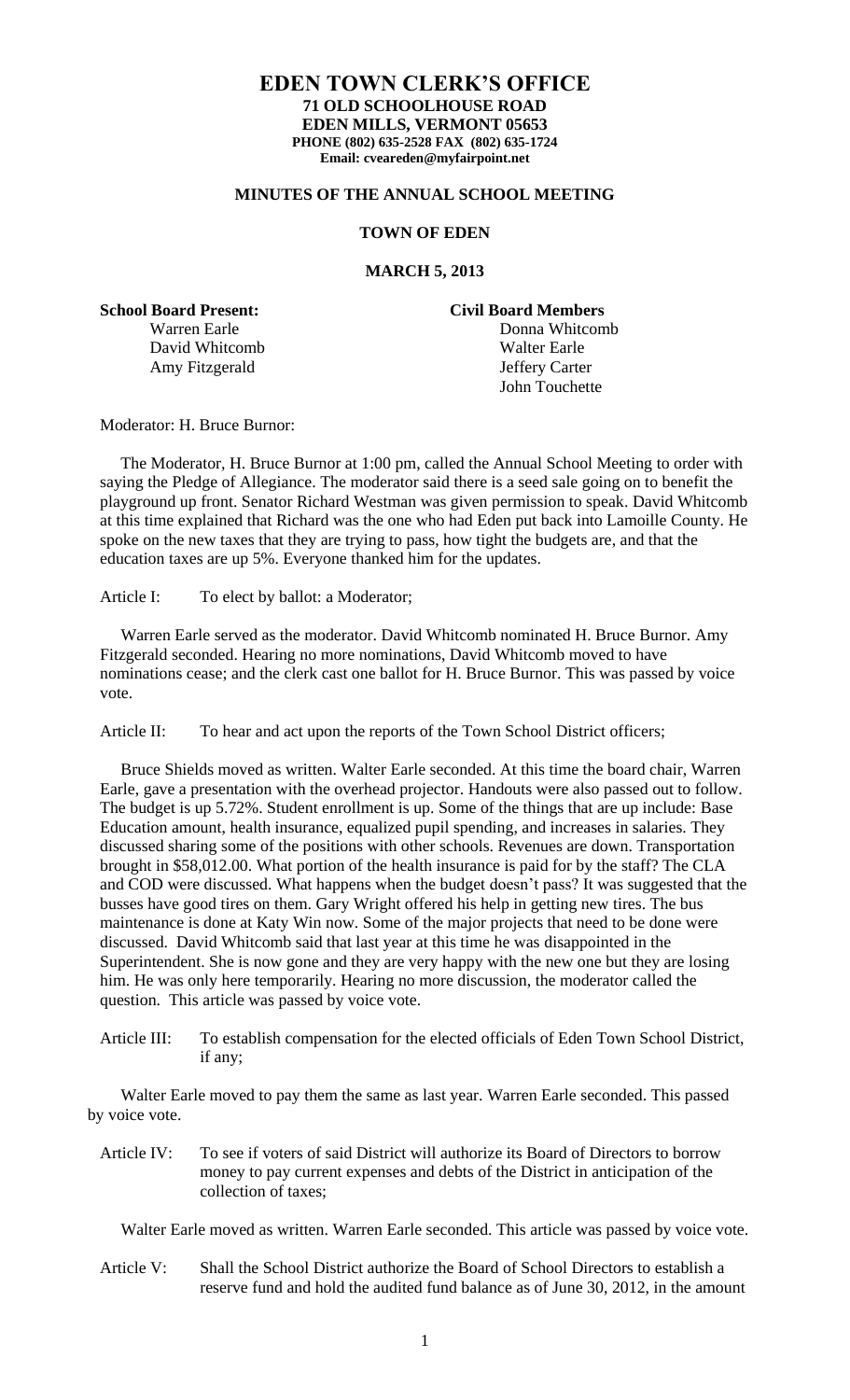of \$10,000.00 in the reserve fund to be expended under the control and direction of the School Directors for the purpose of capital needs in operation the School.

Walter Earle moved as written. Warren Earle seconded. Warren explained that this is their generator fund. Hearing no more discussion, this article was passed by voice vote.

Article VI: Shall the School District authorize the Board of School Directors to hold the audited fund balance as of June 30, 2012, in the amount of \$71,401.00 in the already established Bus Transportation Reserve Fund to be expended under the control and direction of the Board of School Directors for the purpose of paying incurred expenses related to the purchase/lease and operation of transportation.

Walter Earle moved as written. Warren Earle seconded. This money is to be used for bus purchasing/leasing expenses only. Part of this \$71,000 is the money that is made during the year for the transportation fund. This article was passed by voice vote.

Article VII: To receive from the Board of School Directors of said District, its estimate of expenses of the District for the ensuing year and to appropriate such sum, expressed in dollars, as the school district deems necessary for said expenses, together with the amount required to pay any balance left unpaid for the preceding year; and if so, provide for the fixing the same thereof, the time and manner in which the same shall be payable and delinquent;

 Walter Earle moved to have the school budget be \$2,649,857.00 with the same time and dates as last year. Warren Earle seconded. At this time there were 116 voters present. They were asked to prepare their ballots.

| Total votes $-55$ | Needed for majority $-28$ |
|-------------------|---------------------------|
| $Yes - 33$        | $No-22$                   |

The budget has passed.

Article VIII: To elect by ballot the following officers:

An Eden Town School District board member to serve for three (3) years.

 Warren Earle nominated David Whitcomb. Warren Earle moved to have nominations cease and the clerk cast one ballot for David Whitcomb. Brian Long seconded. So voted.

A Lamoille Union High School District#18 board member to serve for three (3)

years.

 Judy Langlois nominated David Whitcomb. Warren Earle moved to have nominations cease and the clerk cast one ballot for David Whitcomb. Jason Heath seconded. So voted.

Article IX: To do any other business that may legally come before the meeting.

 Warren Earle stated that all school board meetings are open to the public and encouraged everyone to attend one. They are held on the first Thursday of the month at 6:00 pm. He thanked EPIC for the swing set out back. (Eden People Inspiring Community). He talked about how the children need mentors after school hours. Mentors need to be background checked. Peter Wright feels the School board and Principal need to look into more security at the school. The board said that they have been doing that. We have security cameras in place now and are looking into a lock down system with a push of a button. Warren explained that after this meeting is over he will resign due to personal reasons. The group gave Warren a hand at this time.

Warren Earle moved to adjourn at 2:30 pm. John Touchette seconded. So voted.

Dated at Eden, Vermont this 14<sup>th</sup> day of March 2013.

l

Donna Whitcomb, Justice of the Peace